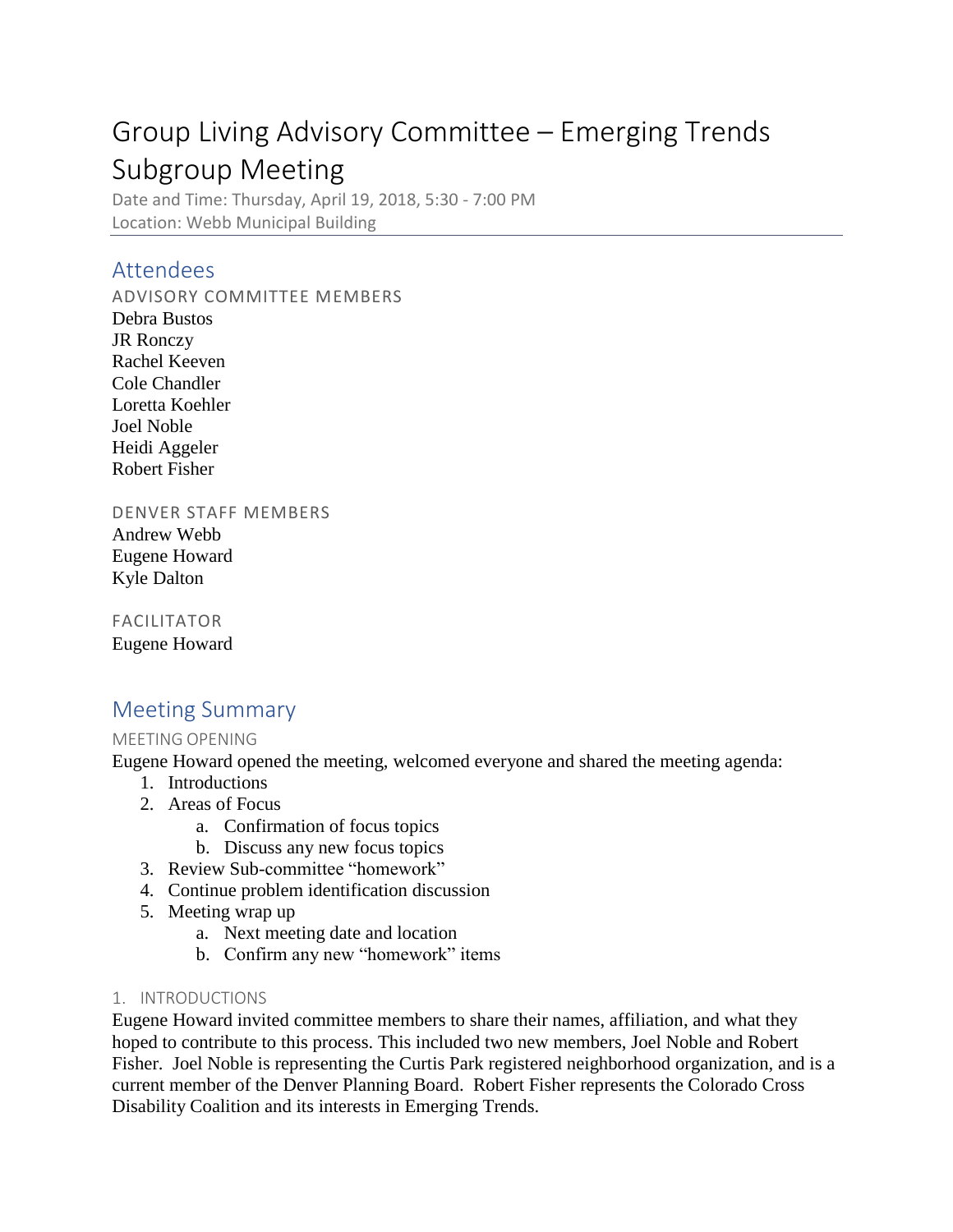#### 2. AREAS OF FOCUS

Eugene asked the group if there had been any discoveries of other emerging trends to add to our existing list. The current list includes: Single Room Occupancies (SROs), Tiny Homes, Cottage Homes, Co-Housing, Micro-Housing, Macro-Housing and "Mansion Apartments" (large homes subdivided into smaller rentable units). The group did not have any new items to add to this list.

- Neighborhood Contexts: Downtown vs. Suburban. A question was raised around the building form allowances contained in our high density urban areas (Downtown Neighborhood Context) versus our Suburban Neighborhood context, and whether this process would look to understand what residential building typologies may be missing in the neighborhood contexts in-between: Urban Edge, Urban, General Urban and Urban Center. The city of Portland, Oregon was offered as an example of how staff might consider evaluating building typologies in the range of neighborhood contexts.
- There was discussion on co-housing and the various type of building forms co-housing may utilize, in addition to the social configurations of co-housing between related and unrelated individuals and the neighborhood contexts. There was discussion that cohousing arrangements may be best accommodated in suburban areas due to their lower densities, larger homes, and larger lot sizes. There was additional conversation around attached and detached building forms.
	- $\circ$  There was a suggestion that maybe instead of linking co-housing uses to specific neighborhood contexts, maybe we should think of co-housing uses and the parameters they could be accommodated (or not) in every neighborhood context.

#### 3. SUB-COMMITTEE HOMEWORK FOLLOW UP

- SROs: There was discussion on the difference between SROs and small apartments. Apartments contain all the elements of a dwelling unit (kitchen, bathroom, bedroom, living space) whereas a SRO may be just a room with the other amenities being shared.
	- o SROs allowed in zone districts that allow the apartment building form.
	- o SROs offer more affordability and locations better connected to other city services such as transit.
	- o SROs seem more appropriate in denser, more urbanized areas of the city versus suburban areas where access to services like transit may be restricted.
	- o There was mention that there used to be a SRO/Co-housing facility at Ellsworth and Fox.
	- o SROs used to be popular 100 year ago. They were a common, socially accepted way for individuals to remain in housing through boarders who helped to offset household expenses. They were popular until the post-World War II era promoted suburban sprawl and the "American Dream" of home ownership, the automobile and interstate highway system. When individuals availed themselves of the American Dream, it left behind those who could not afford it, thus beginning the downward decline of SRO tenant image and the overall popularity of SRO facilities and uses. In contemporary terms, the group stated if there are any tangible issues with SROs, they should work to understand what those issues are as a component of this project.
	- o It was mentioned that San Francisco has a fluid definition of what constitutes a SRO that goes beyond building form. Density of units per acre, the number of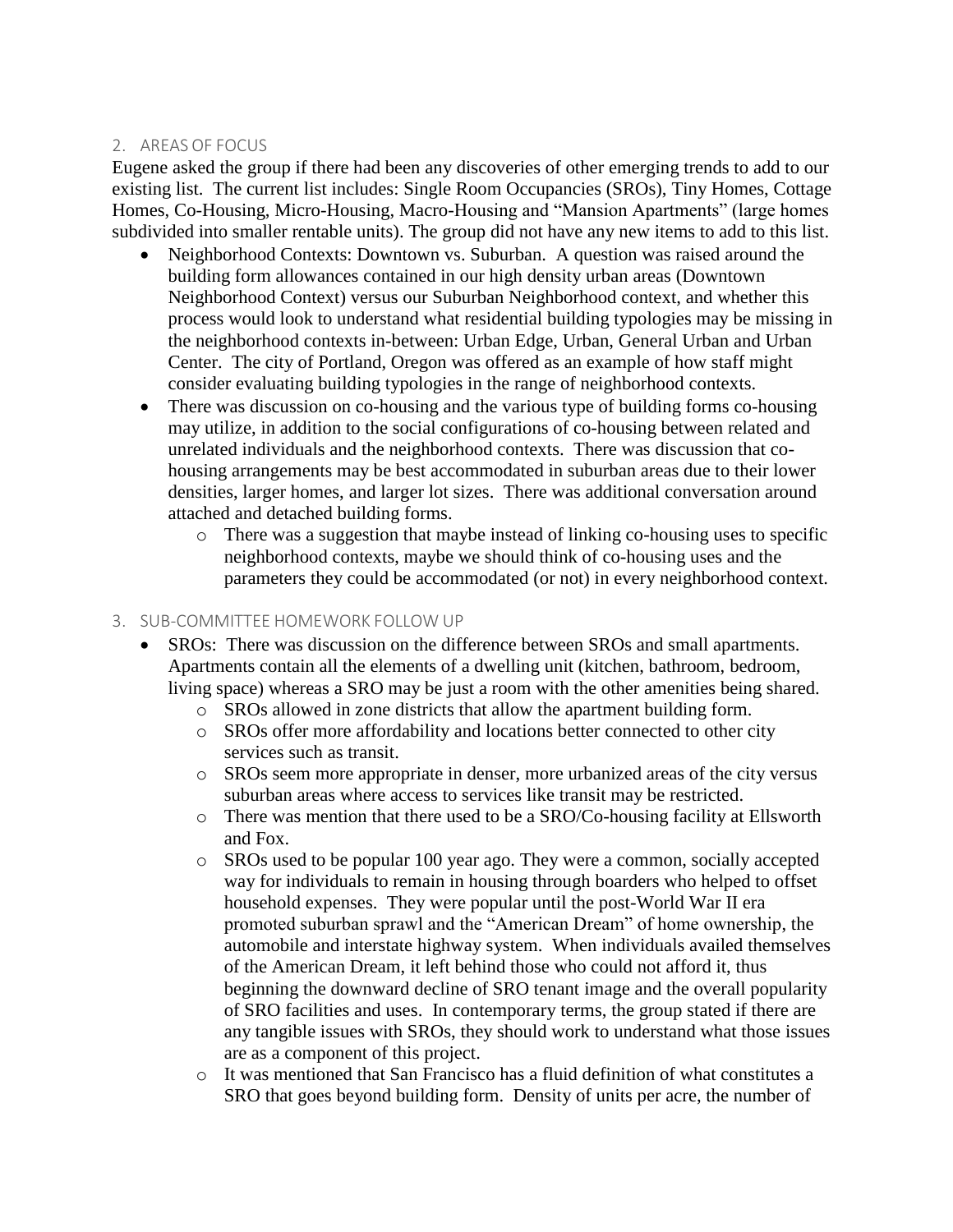residents per acre, or the demand on public services may be more equitable regulation tools.

- o The group also questioned why SROs are not being constructed as a solution to Denver's affordability challenges. Debra Bustos was asked to consult with her development/financing colleagues to understand what challenges they face and why these facilities are not being constructed under current regulatory allowances. Is it because these are treated as a form of "lodging" in the Denver zoning code? Is it because of their public image, public perceptions, legacy of segregation and classism? Are they referenced correctly in the zoning code as lodging uses?
- o SROs are enabled under "Lodging" in the Denver Zoning Code, Section 11.12.4.5 as "a permanent lodging use."
	- There was group discussion on whether a better reference would be to categorize SROs as a residential use, and then license their operations under in Excise and Licenses.
	- **•** If SROs are being categorized as "lodging" in the code, are we taxing them the same as we do lodging? If so, we may be financially burdening the most vulnerable residents who use SROs.
	- Questions around how SROs and Parking work together, especially considering the linkage to Lodging.
- o There was a comment that the motels along East Colfax are de-facto SROs.
- o There was also discussion that the language we use around SROs may be further stigmatizing the residents of these facilities. SRO Hotel equals "Transient". Perhaps referring to them as apartments or multi-unit structures would more closely align the users to permanent residents, removing the social stigma that has been created over time.
- Tiny Homes/Tiny Home Villages

A committee member recently visited a tiny home village in Eugene, Oregon. There villages have been established on church lots and on available county parcels. Locating on "spare land" helps to keep their overall expenses lower. Considerations to maintain are access to transit and the best use for available land.

#### 4. PROBLEM IDENTIFICATION (CONTINUED)

- In Denver, is there any way to allow Tiny Home Villages to exist beyond their "temporary use permit" which restricts their existence in any one location to 6-month periods?
- Eugene asked, "is the phrase tiny home a broad enough term to encompass future building form configurations that aren't currently anticipated? The discussion considered how we refer to dwelling units, versus private space. Maybe there are opportunities to consider new or enhanced definitions to cover a variety of uses and configurations:
	- o Private Space = living/sleeping quarters with **shared** kitchen and bath
		- Tiny Rooms
		- $\blacksquare$  SROs
		- **Detached Living Quarters**
		- Private Living Units
		- Sleeping Units